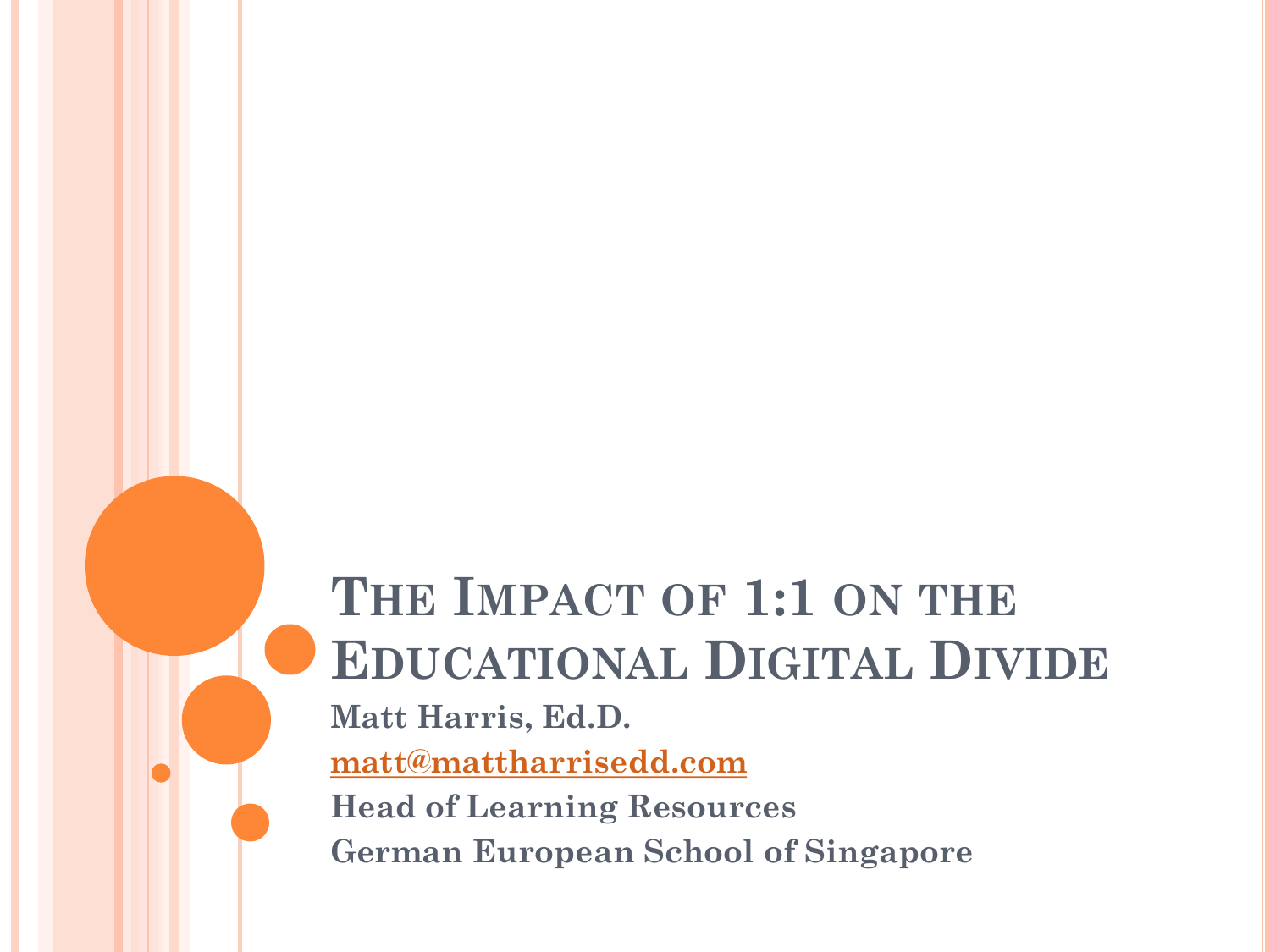### MY BACKGROUND

- 1:1 Laptop Program Administrator and Teacher at Two Laptop Schools
	- Ronald C. Wornick Jewish Day School
	- Saint Andrew's Episcopal School
- **•** Head of Learning Resources at GESS
- Ed.D. in Educational Leadership
	- *Impactful Student Learning Outcomes of One-to-one Student Laptop Programs in Low Socioeconomic Schools*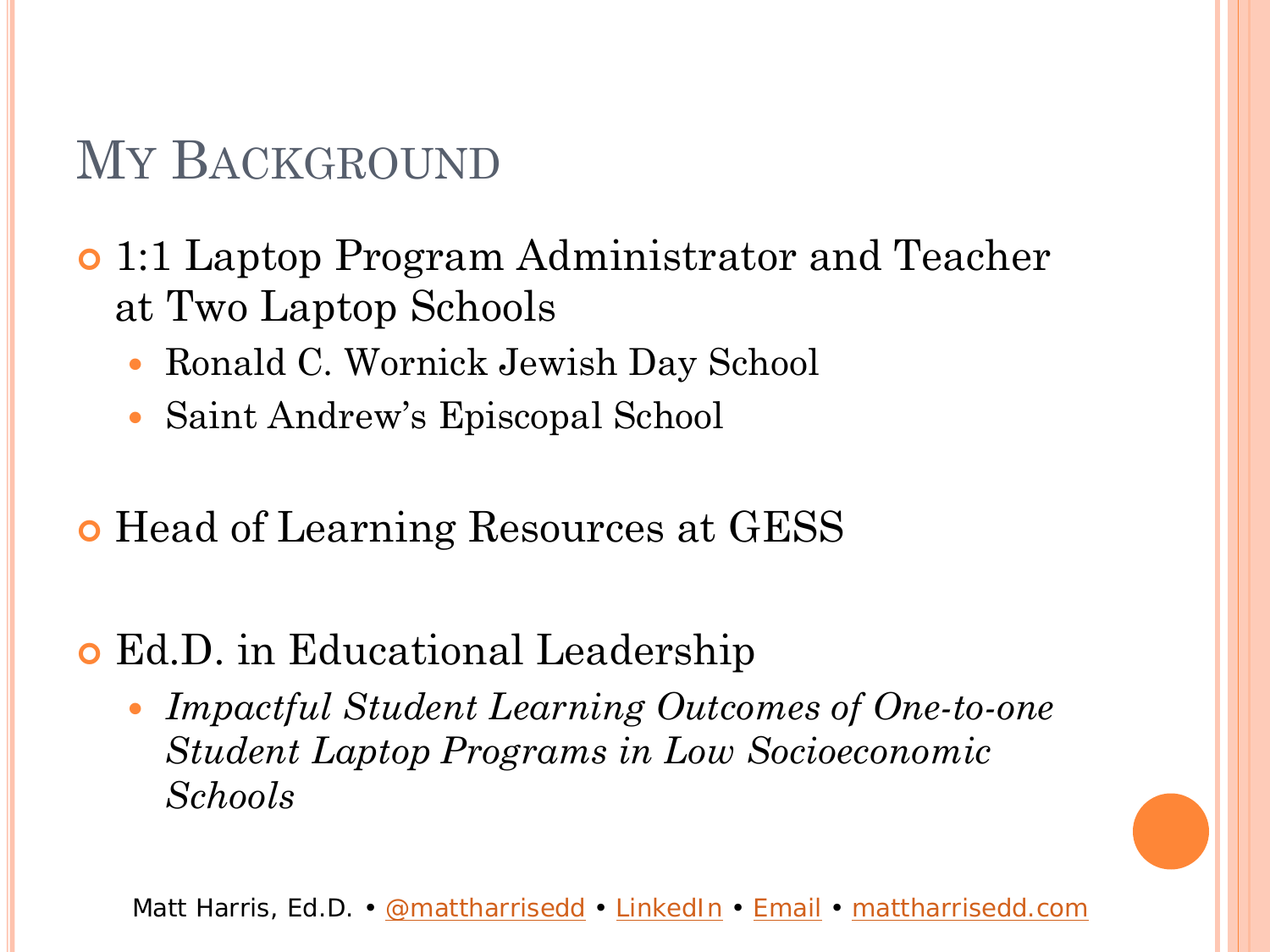### LAPTOP LEARNING SERIES

 *Current 1:1 Research on Teaching and Learning*  $\cdot$  9:45 – 10:45 T204

 *Get the Biggest Learning Bang for Your Buck*  $\cdot$  1:15– 2:15 T205

 *The Impact of 1:1 on the Educational Digital Divide*

• 2:30 – 3:30 T205

Matt Harris, Ed.D. • [@mattharrisedd](https://twitter.com/mattharrisedd) • [LinkedIn](http://j.mp/mattharrisedd) • [Email](mailto:matt@mattharrisedd.com) • [mattharrisedd.com](http://www.mattharrisedd.com)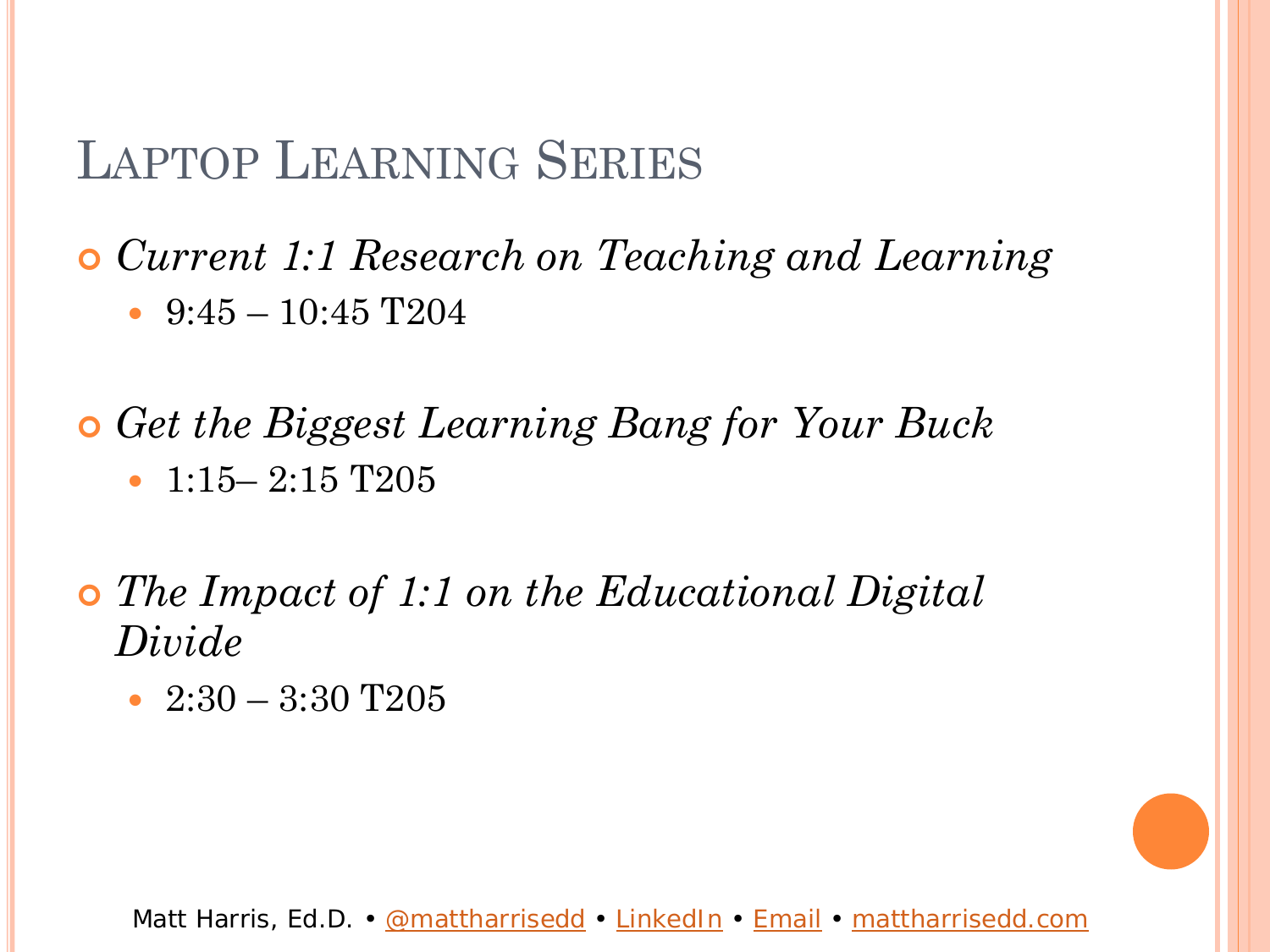# How do you define "The Digital Divide?"

How would you define "The Educational Digital Divide?"

Matt Harris, Ed.D. • [@mattharrisedd](https://twitter.com/mattharrisedd) • [LinkedIn](http://j.mp/mattharrisedd) • [Email](mailto:matt@mattharrisedd.com) • [mattharrisedd.com](http://www.mattharrisedd.com)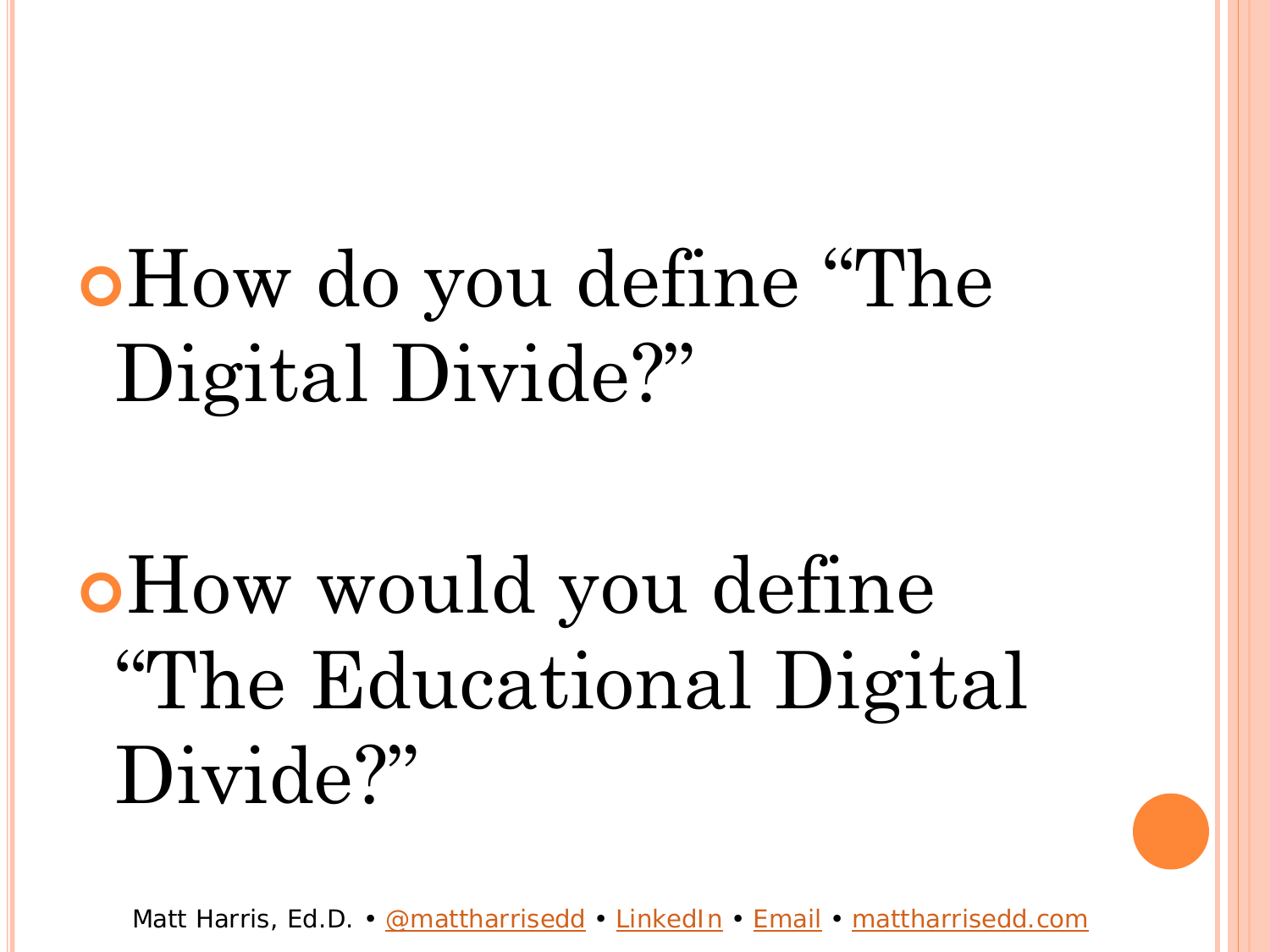### AFFECTED GROUPS

- o SES groups
- **o** Racial groups
- **o** Geographic groups
- **o** Gender
- Urban/rural
- o Linguistic groups

"The Educational Digital Divide in its primacy is seen as a disparity of access to information technology resources, resource access inequity, namely socioeconomic status."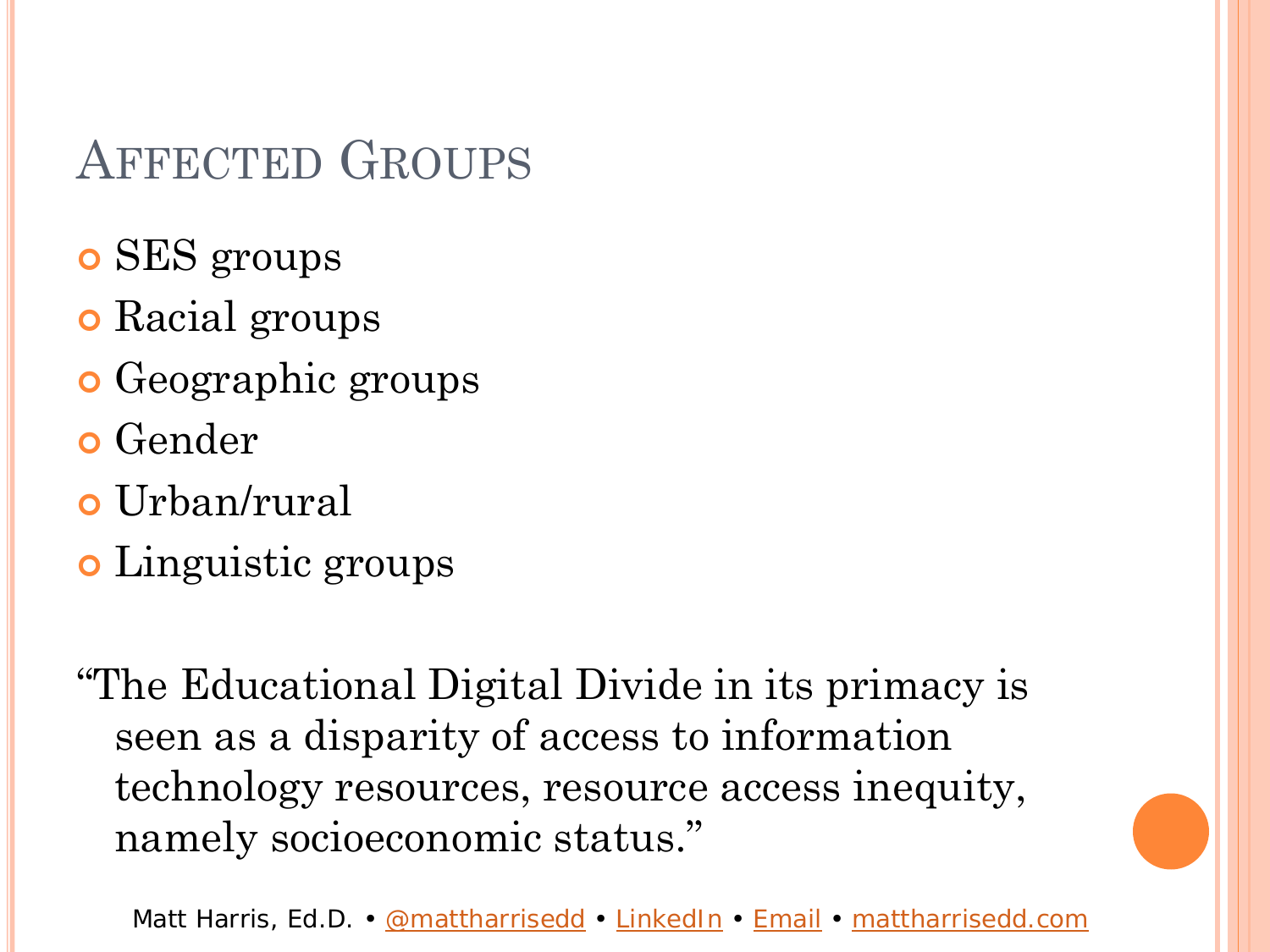### THE EDUCATIONAL DIGITAL DIVIDE

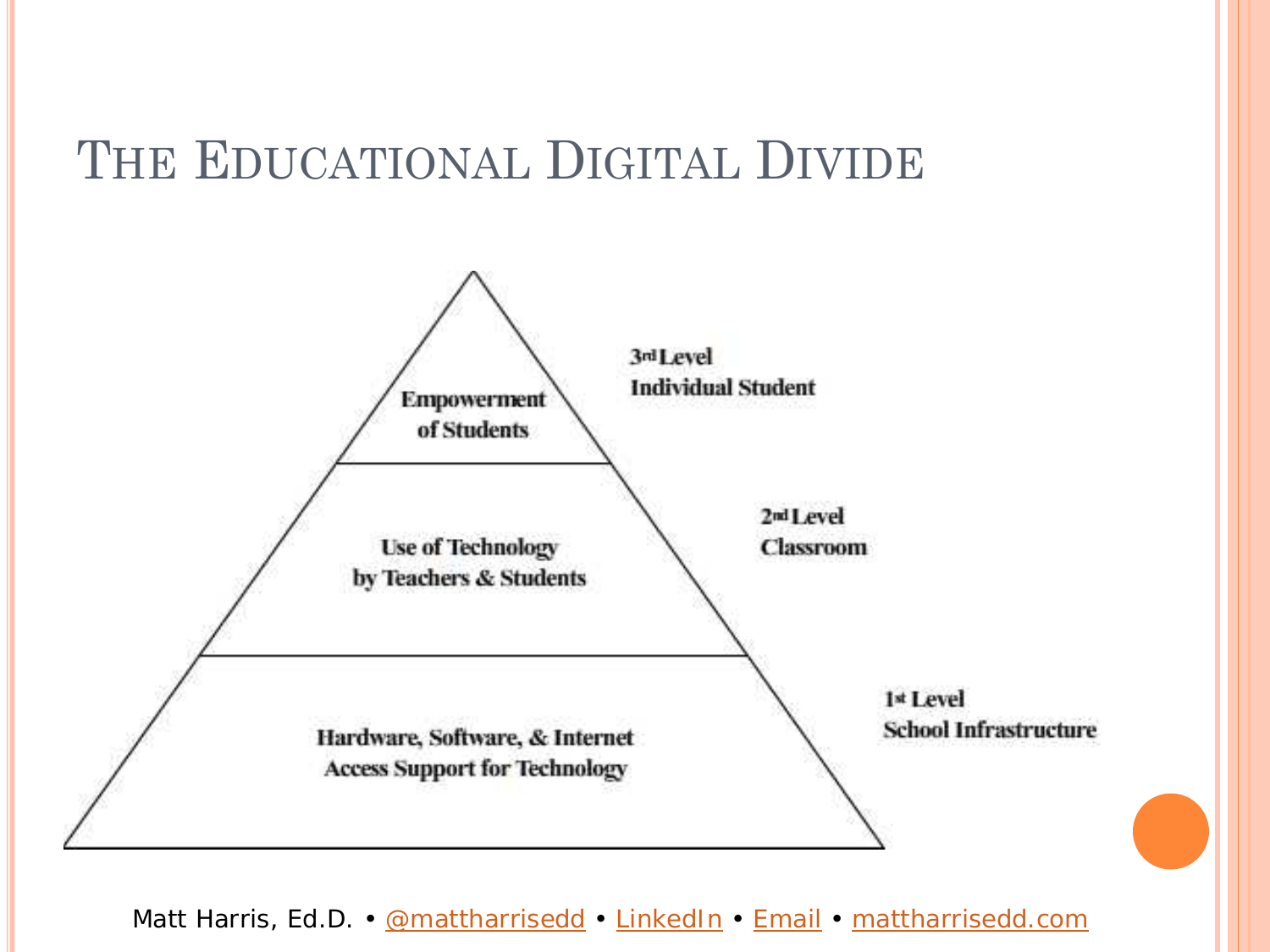### MY RESEARCH

- Chavez High School
	- Low SES and Non-Low SES
	- Free and Reduced Price Lunch
	- Public High School
- Four High SES Schools
	- All private schools
	- 2 Middle Schools and 2 High Schools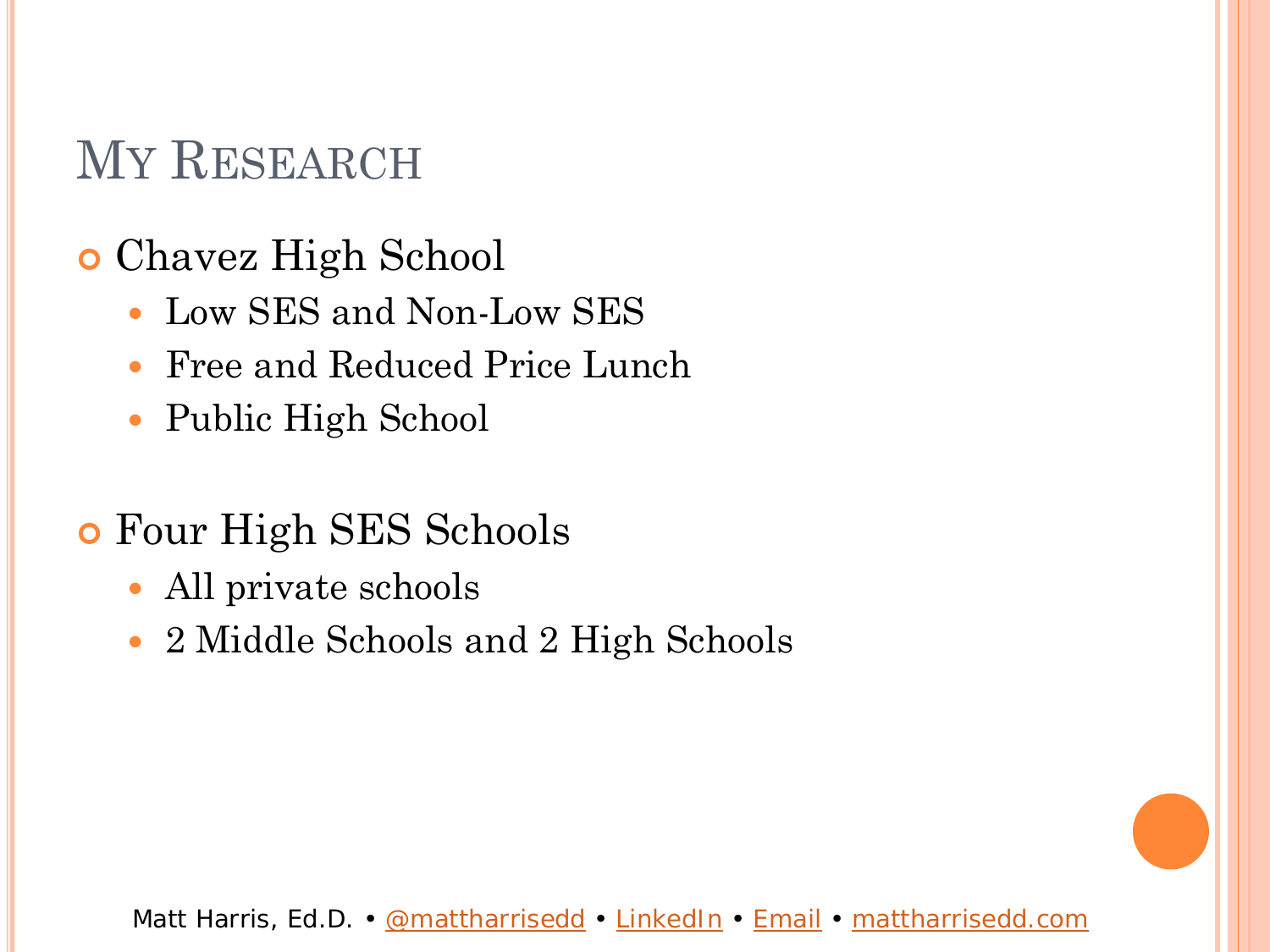# EXISTENCE OF THE EDUCATIONAL DIGITAL DIVIDE

|                                                | CHS low SES | <i>CHS low SES</i> |
|------------------------------------------------|-------------|--------------------|
|                                                | VS.         | VS.                |
|                                                | All non-low | CHS non-low        |
| Rating Area                                    | <b>SES</b>  | <b>SES</b>         |
| <b>Access to Computers and the Internet</b>    |             |                    |
| No. of computers to which students had access  | X           | X                  |
| Internet access at home                        |             |                    |
| <i>Frequency of access to school computers</i> | X           |                    |
| Quality of school computers                    | X           |                    |
| Classroom Uses of Technology                   |             |                    |
| Teachers' technology knowledge                 |             |                    |
| Frequency of computer use at school            |             |                    |
| Computers enhance learning                     |             |                    |
| How interesting is school computer use         | X           |                    |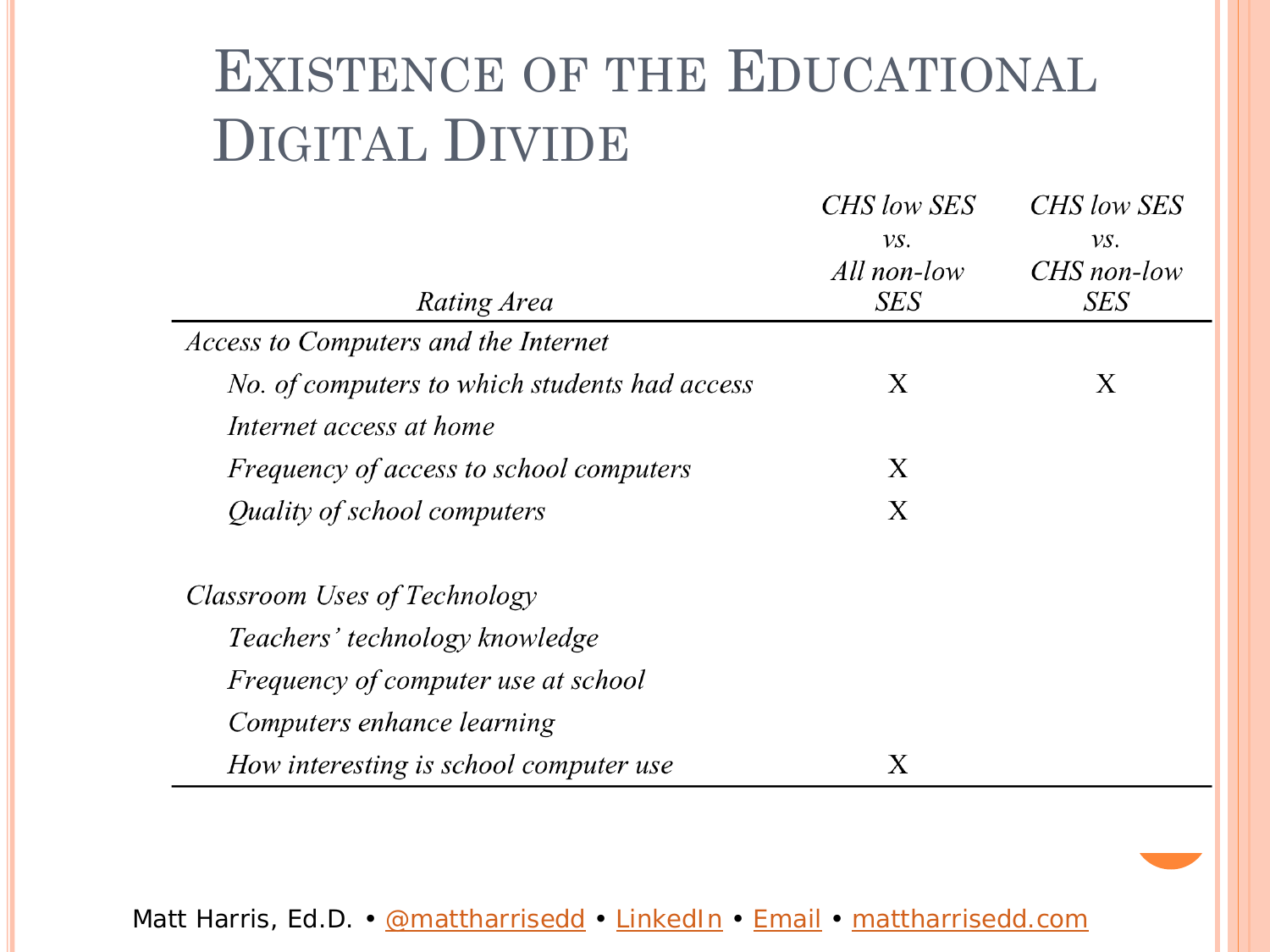# EXISTENCE OF THE EDUCATIONAL DIGITAL DIVIDE

|                                                 | CHS low SES | CHS low SES |
|-------------------------------------------------|-------------|-------------|
|                                                 | VS.         | VS.         |
|                                                 | All non-low | CHS non-low |
| Rating Area                                     | <b>SES</b>  | <b>SES</b>  |
| <b>Student and Community Empowerment</b>        |             |             |
| Self assessed increase in academic performance  | X           |             |
| Self rating of basic computer skills            |             |             |
| Self rating of Internet communication skills    |             |             |
| Self rating of productivity software skills     |             |             |
| Self rating of Internet research skills         |             |             |
| <i>Frequency of Internet communication</i>      | X           |             |
| Desire for changes in frequency of computer use | Χ           | Χ           |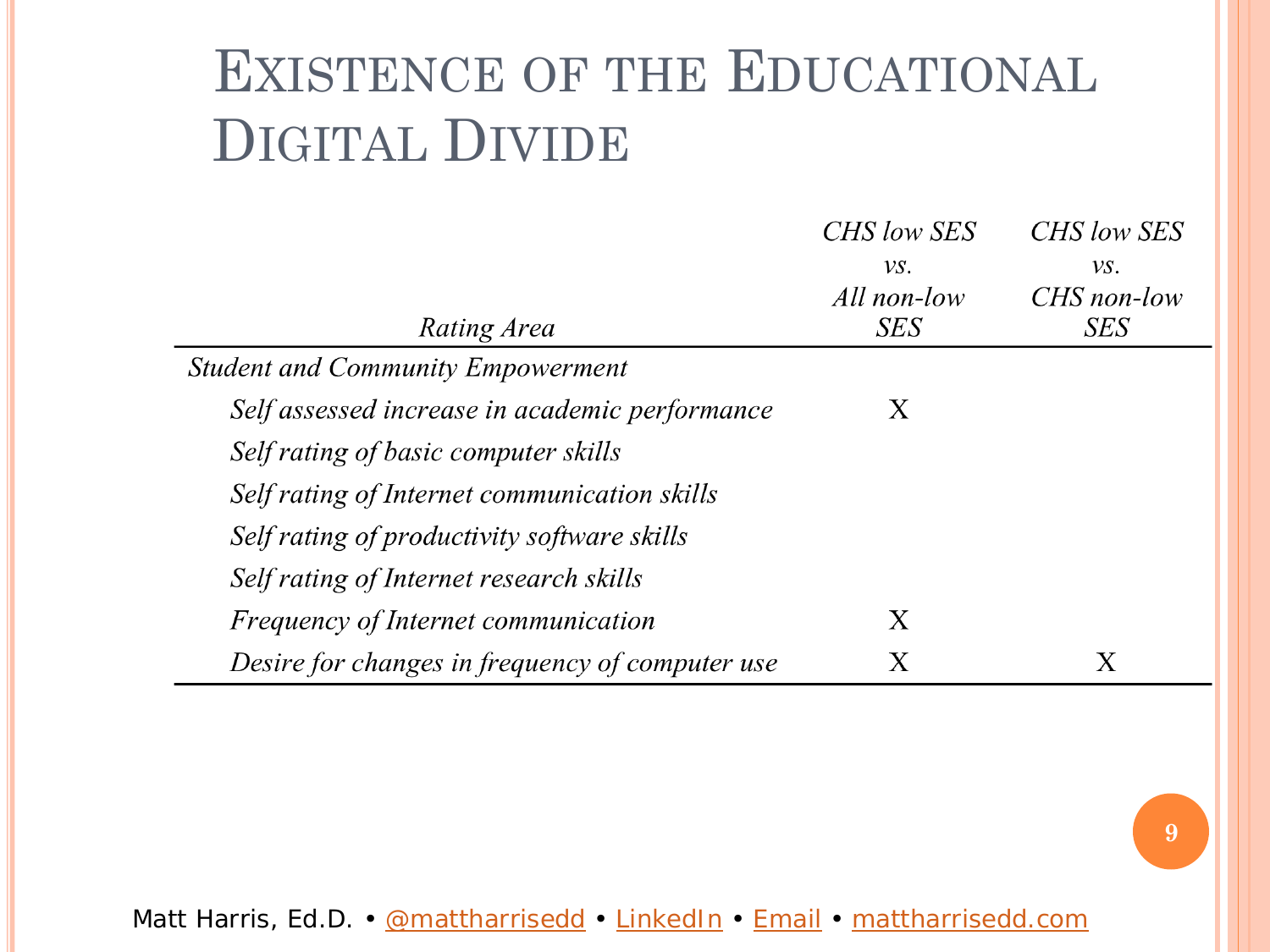### THE EDUCATIONAL DIGITAL DIVIDE

### Within the local context:

- Nearly removed all three levels of the divide Access, computer usage, and empowerment
- Counter to conclusions found in the literature
- Increased access, influence, and agency

### Within the broader context:

- Reduction of the divide was less
- Potential vs. Realization
- Most significant in the  $2<sup>nd</sup>$  level of the divide  $-$ Computer usage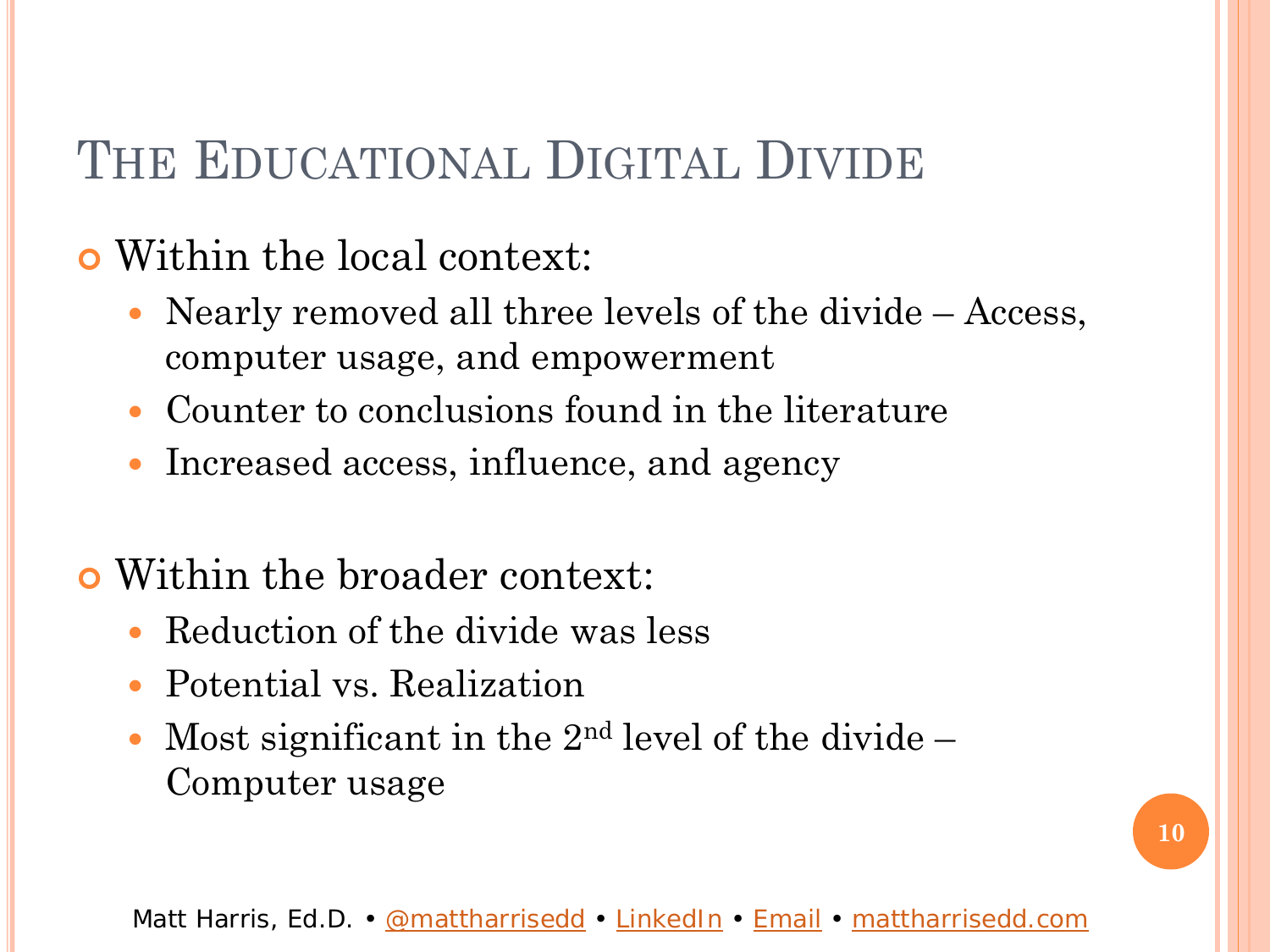### IMPACTS ON LOW SES STUDENTS

### Addressing Inequity

- Rare explicit outcome
- Equality of access, not equity
- Effects on Student Learning
	- Experienced student learning to greater degree
	- Equal resources  $\neq$  equal academic achievement
	- Expanded worldviews and technology skills
- Implications for Home and Family
	- Extended access and learning into the home
	- Developed community, social capital, and vocational skills
	- Effects on social reproduction **11**

Matt Harris, Ed.D. • [@mattharrisedd](https://twitter.com/mattharrisedd) • [LinkedIn](http://j.mp/mattharrisedd) • [Email](mailto:matt@mattharrisedd.com) • [mattharrisedd.com](http://www.mattharrisedd.com)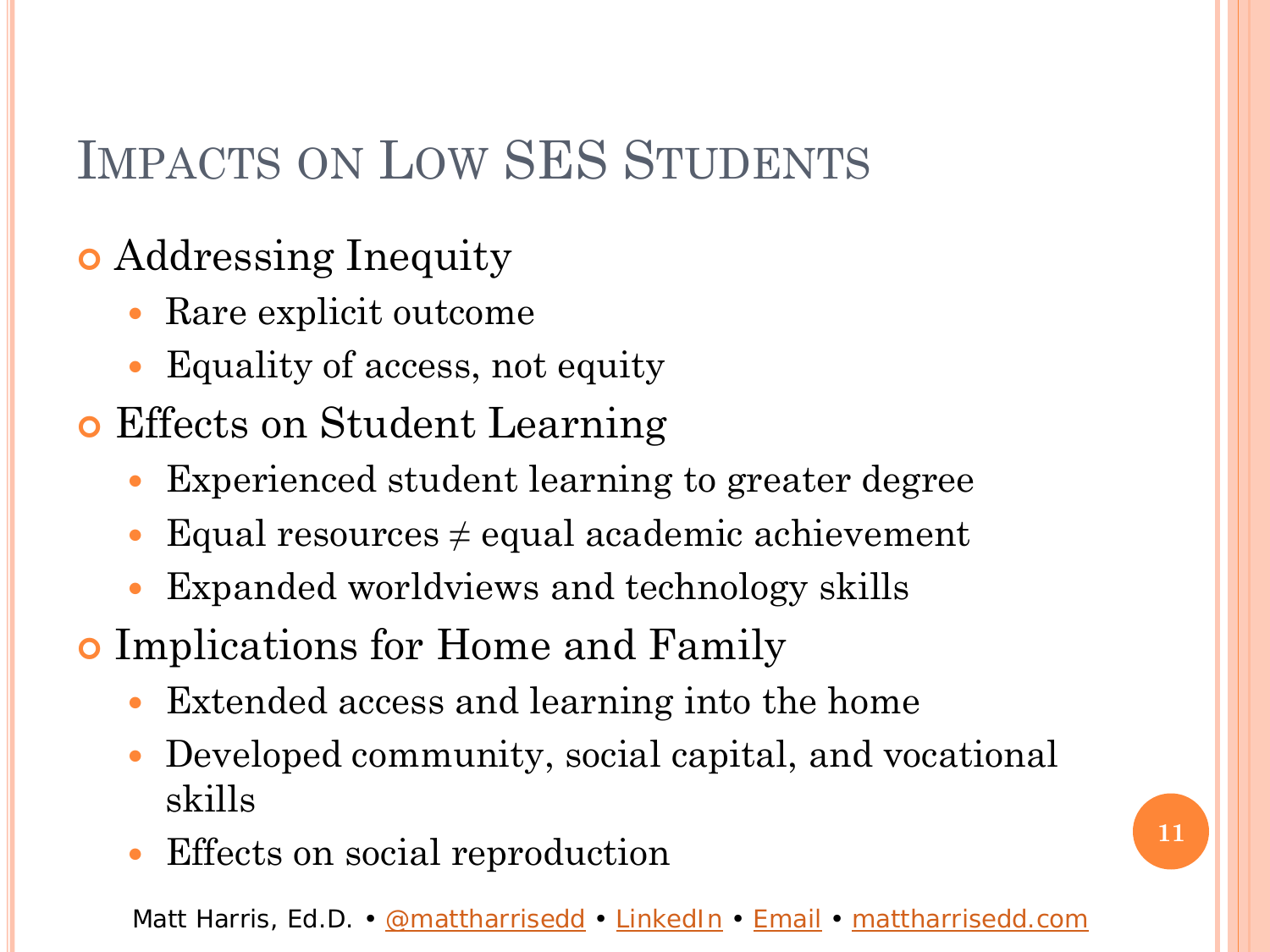### IMPACTS ON LOW SES STUDENTS AND THEIR FAMILIES

**• Reduction in the opportunity gap** 

- Academic improvement
- Extension of learning into the home
- Career advancement
- Decrease in social inequity